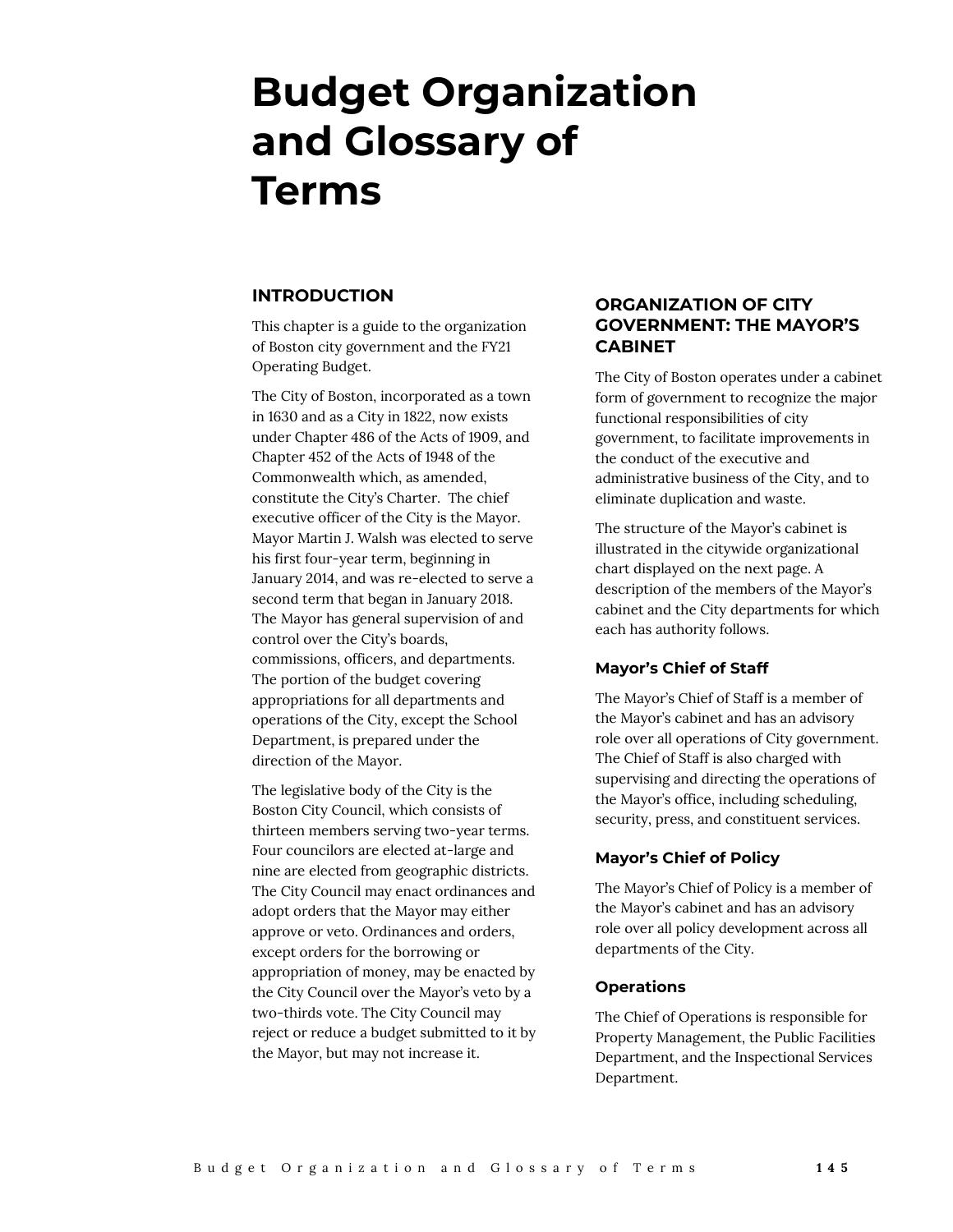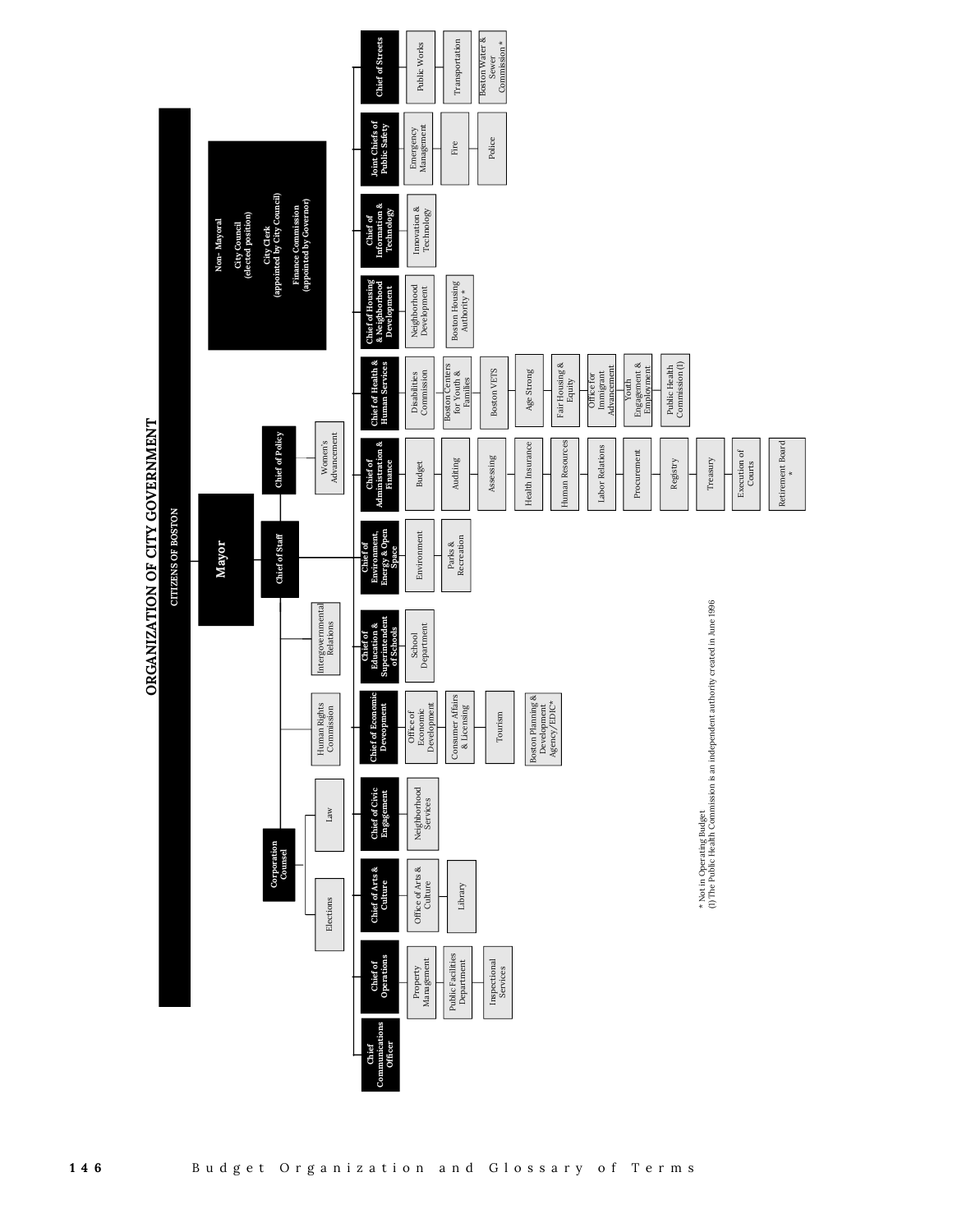#### **Corporation Counsel**

The Law Department provides professional legal services, including formal and informal opinions and advice to the Mayor, the City Council, the Boston School Committee, and other officials in matters relating to their official duties, and also represents all of the foregoing entities and individuals in litigation.

#### **Communications**

The Chief Communication Officer oversees all press related activities and advises the Mayor on the City's overall communications strategy.

# **Administration & Finance**

The Chief Financial Officer, who also serves as the Collector-Treasurer, oversees the City's human and financial resources, including Treasury, Assessing, Auditing, Budget, and Procurement, as well as Labor Relations and Human Resources.

#### **Education**

The Chief of Education is appointed by the Mayor and is responsible for implementing a long-term, collaborative strategy across all educational platforms in the City. The Superintendent of the Boston Public Schools is appointed by the Boston School Committee and oversees all day-to-day operations.

#### **Civic Engagement**

This cabinet is comprised of the Mayor's Office of Neighborhood Services, including the neighborhood liaisons, Boston 311, and City Hall To Go.

#### **Information & Technology**

The Department of Innovation and Technology (DoIT) is responsible for supporting and expanding the use of enterprise-wide technology to improve the business of government and delivery of service.

#### **Public Safety**

The Police and Fire Departments provide and promote public safety and protection services, firefighting, and fire prevention services. The Office of Emergency Management is responsible for facilitating communication and cooperation across cities and towns and managing state and federal funds designated for homeland security initiatives.

#### **Health & Human Services**

Health & Human Services is responsible for providing human services and other support services for Boston's residents through its departments and programs: the Boston Public Health Commission, including Emergency Medical Services, Boston Centers for Youth & Families, Youth Engagement & Employment, the Elderly Commission, Boston VETS, Fair Housing & Equity, the Commission for Persons with Disabilities, and the Office of Immigrant Advancement.

#### **Economic Development**

The Economic Development Cabinet is comprised of the Office of Economic Development, Consumer Affairs & Licensing, and the Office of Tourism. The Office of Economic Development includes the Small and Local Business Enterprises and the Boston Resident Jobs Policy programs. The Chief of Economic Development also oversees the Boston Planning and Development Agency and the Economic Development and Industrial Corporation, both of which are bodies politic and corporate and are responsible for economic development in the City.

#### **Arts & Culture**

This cabinet is responsible for supporting and promoting the arts community in Boston and works with the Boston Public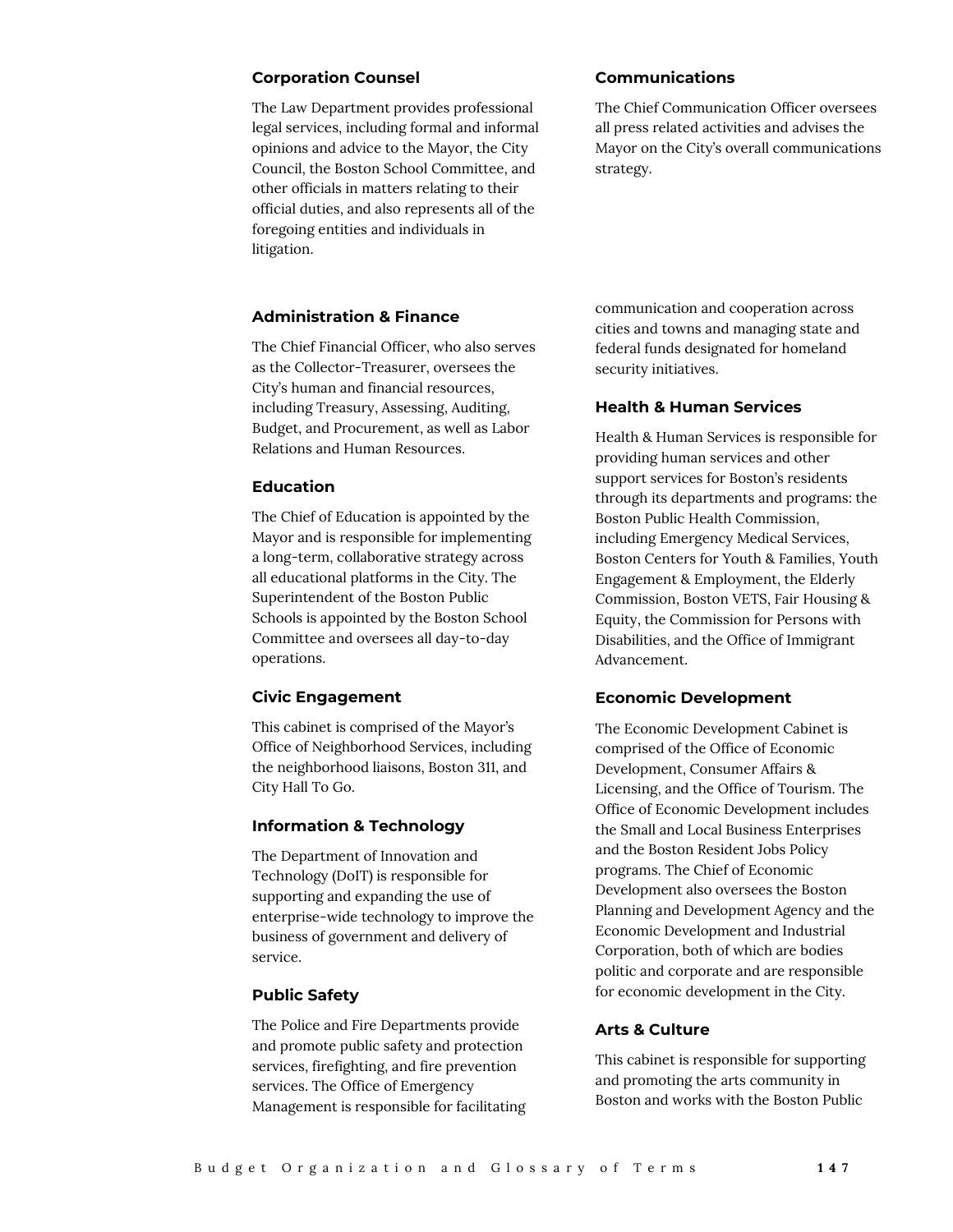Library, the Arts Commission, and the Boston Cultural Council to bring the arts to the forefront of City life.

### **Environment, Energy & Open Space**

This cabinet is comprised of the Environment Department, the Parks & Recreation Department, and the Boston Landmarks Commission. The Chief is responsible for environmental and energy policies for the City.

### **Housing & Neighborhood Development**

The Department of Neighborhood Development (DND), through its Office of Housing Stability and array of diverse programs, invests public resources strategically to strengthen and stabilize the City's neighborhoods.

# **Chief of Streets**

This cabinet includes the Public Works Department, the Transportation Department, Central Fleet Management, and Snow Removal.

#### **An All-Funds Budget**

The City of Boston presents a fully integrated budget - including capital, operating, and external funds - to show the total funding available to departments to fulfill their missions.

The operating budget funds personnel and non-personnel expenses to departments so that they may provide important city services. The capital budget funds new construction or renovations to existing city-owned facilities (e.g., police and fire stations, school buildings), infrastructure improvements (e.g., roads, sidewalks, lights), and major equipment purchases such as fire-fighting apparatus. The external funds budget describes the projects and programs that will be undertaken in the next fiscal year with funding received from the state, federal, or other non-general fund sources.

# **ORGANIZATION OF THE BUDGET**

The City of Boston's program budget provides information related to City services and their associated costs. The operating and capital budgets present the recommended resource allocations in terms of personnel, facilities, goods, and services. The budget document also describes the services provided by each City department and the performance targets that have been set for FY21.

# **The Operating and Capital Budget Document: Organization of the Volumes**

Volume I contains information on the FY21 budget and the context in which it is prepared. Sections include:

- Mayoral Transmittal Letters
- Executive Summary
- Operating Budget
- Revenue Estimates and Analysis
- Education
- Capital Planning
- Boston's People and Economy
- Financial Management
- Statutes and Ordinances
- Budget Organization and Glossary
- City Council Orders

In Volumes II and III, cabinet and departmental budgets are presented by cabinet. The cabinet presentation includes cabinet mission and initiatives, followed by a table displaying total operating, external, and capital budgets. The budget presents FY18 actual results through the FY21 budgets.

### **Departmental Operating Budgets**

Activities and services of the City are grouped into programs for budgeting and management purposes. The operating budget for each department is presented by program.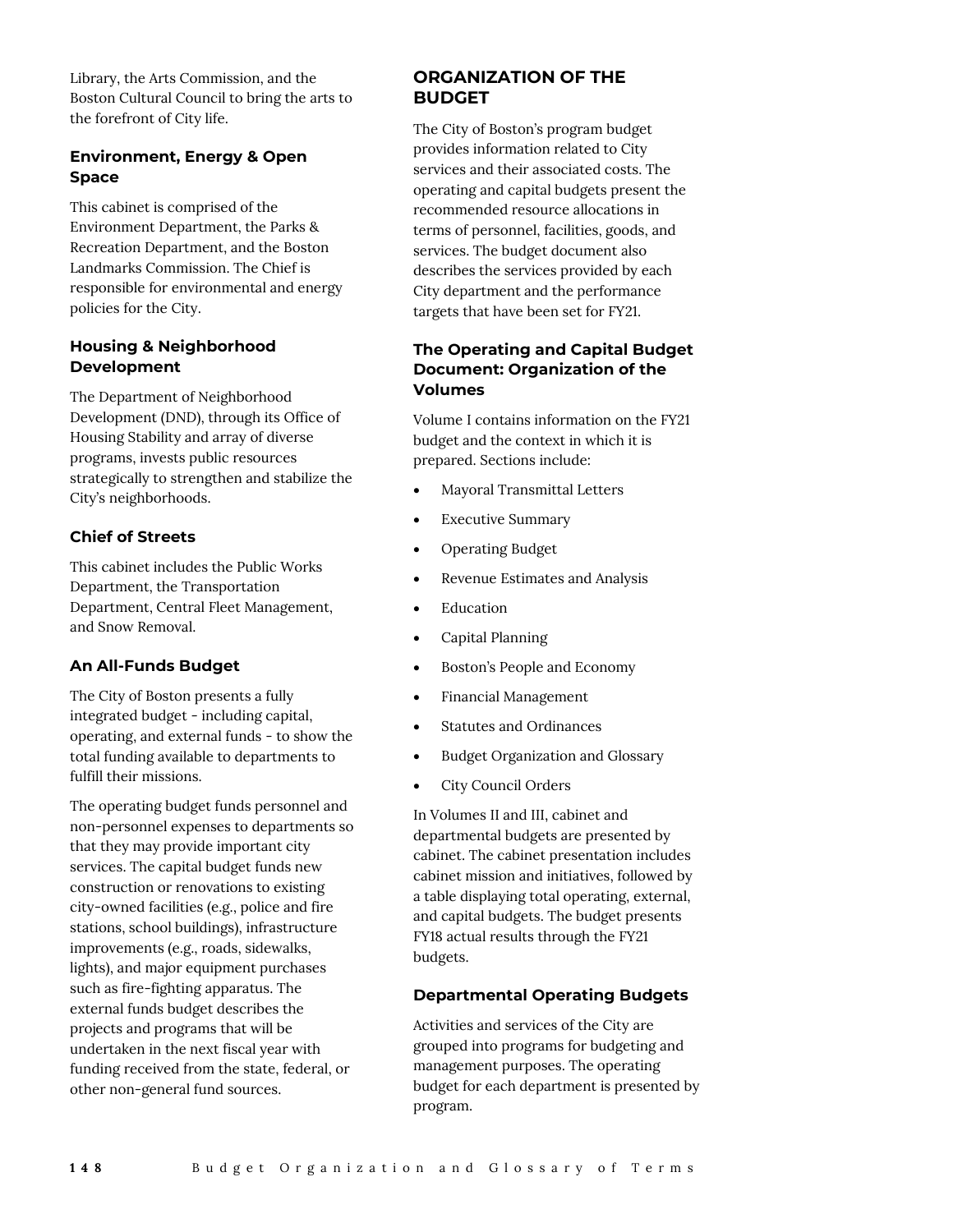A "program" is defined as an organized group of activities directed toward attaining one or more related objectives, and the resources to execute them.

A program can consist of direct services to the public and neighborhoods of the City (e.g. police patrol or tree maintenance), or traditional city staff functions (e.g. administrative services or engineering and design).

Some City activities may not be defined as separate programs, even though they may be self-contained operations. For example, a fire station is not a separate program, although for accounting purposes it is a cost center within the Fire Department's Fire Suppression program.

Program budgets serve as the basic building blocks of the budget. There are three additional organizational levels above the program level in the budget. The three levels are:

- The Division Level for units within some departments.
- The Department Level, which includes departments, commissions, and other offices.
- The Cabinet Level, which includes functionally-related departments.

#### **Description of Organization and Definition of Categories**

This section outlines the information reported within each department and program in the budget.

Department or Division Level

*Department Mission:* The mission statement is a fundamental statement of purpose.

*Performance Goals:* These goals represent stated aims for which the department or division is held accountable.

*Description of Services:* The description of services provides a general overview of the department and its responsibilities, and lists examples of major services provided.

*Authorizing Statutes:* This section lists statutes and ordinances that create departments as well as endow them with legal powers.

*Operating Budget:* The operating budget presentation includes a table displaying total operating and external budgets by program beginning with FY18 actual expenses through the FY21budget.

#### Program Level

*Program Description:* This section presents a general overview of the program, including its responsibilities and major services provided.

*Program Goals:* Each program identifies the department goals related to the efforts of the program to further the department's mission.

*Performance Measures:* Performance measures demonstrate a program's progress in implementing the department's goals. Performance measures may gauge workload, effectiveness, efficiency, or productivity. Some performance measures also show the changing context in which programs are working.

#### **Financial Data**

The financial data tables identify the major groups and expenditure account codes (for example, Personnel Services/Overtime, Supplies and Materials/Office Supplies), historical expenditures in each, and the proposed appropriations in each group and account in for a four year period.

Two financial data sheets are provided for the operating budget: Department History and Department Personnel.

#### Department History

Expenditure account codes are listed within six expenditure groups. Dollar amounts are shown for:

- FY18 actual expenditures,
- FY19 actual expenditures,
- FY20 appropriations,
- FY21 appropriations, and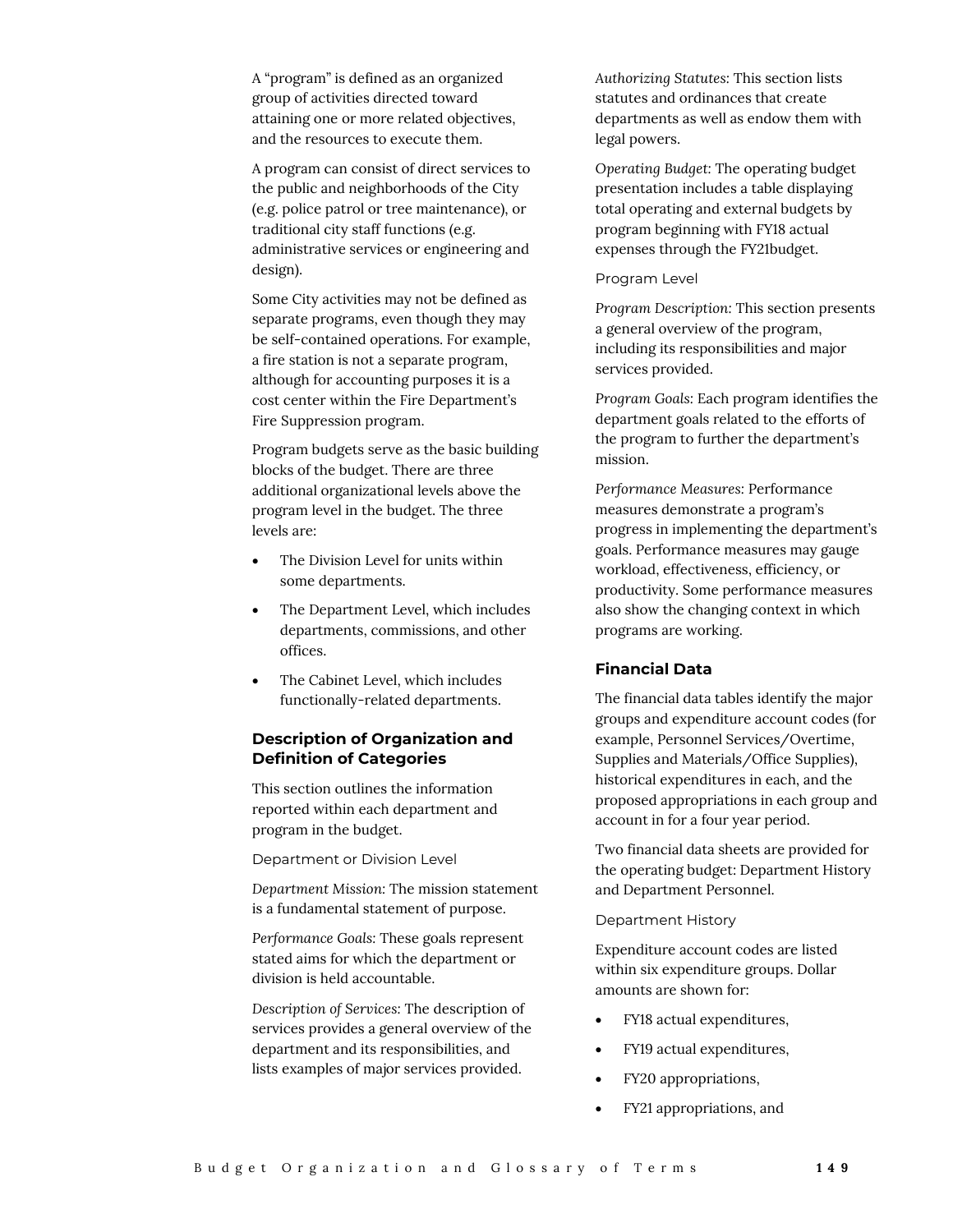The difference between the FY20 appropriation and the FY21 appropriation.

Department Personnel Data

Personnel data shows funding for permanent positions, including existing and proposed positions. All permanent positions are listed by union and salary grade within the department or division. The total salary request is listed for these positions.

For each position shown, the following information is provided:

*Title:* The civil service/personnel system job title for the position.

*Union Code and Grade:* The union code (including exempt and CDH for department head) and code for the salary grade of the position.

*Position and Salary Requirement:* These columns show the number of permanent positions for which funding is available and the total funding provided for that title for the upcoming fiscal year.

*Total Funding:* The total funding for permanent employees, shown at the bottom right of the personnel sheet, reflects the amount of funding required to support personnel prior to adjustments. This figure may be adjusted by differential payments, other payments, chargebacks, and salary savings.

*Differential Payments:* Employees who are serving temporary job titles, or who are entitled to additional payments based on the shifts they work (e.g., night shifts), receive differential payments. This figure is added to the permanent employee line.

*Other:* The permanent employee line contains other payments such as sick leave and vacation buybacks.

*Chargebacks:* Some personnel costs are charged to another fund or appropriation. These costs or reimbursements are included in the permanent employee line.

*Salary Savings:* This figure reflects savings due to vacancies. The amount is estimated based on experience in prior fiscal years

and subtracted from the total salary requirements.

#### **External Funds**

The financial data identify the major groups and expenditure account codes for external funds expenditures. Historical expenditures and the proposed appropriations in these accounts in are shown over a four year period. The personnel data show permanent positions, including existing and proposed positions, funded with external funds. All permanent positions are listed by union and grade within the department or division. The total salary request is listed for these positions by job title. The External Funds Projects page lists a description of each project's mission.

# **Capital Budget**

The capital budget section provides an overview of projects and major initiatives for departments charged with managing facilities and major equipment assets. Dollar amounts are shown for:

- FY18 actual capital expenditures,
- FY19 actual capital expenditures,
- FY20 estimated capital expenditures,
- FY21 projected capital expenditures

Following this overview are capital project profiles, including descriptions of each project mission, the department managing the project, the status and location of each project, and if there are operating budget impacts. A table summarizes the total capital funds authorized for projected expenditures in FY21 and for future years, as well as whether the source is City authorization or other funding such as federal and state infrastructure grants or trust funds. A listing of actual and planned capital expenditures in comparison to authorized dollars is also provided.

# **GLOSSARY OF TERMS**

*Account:* A classification of appropriation by type of expenditure.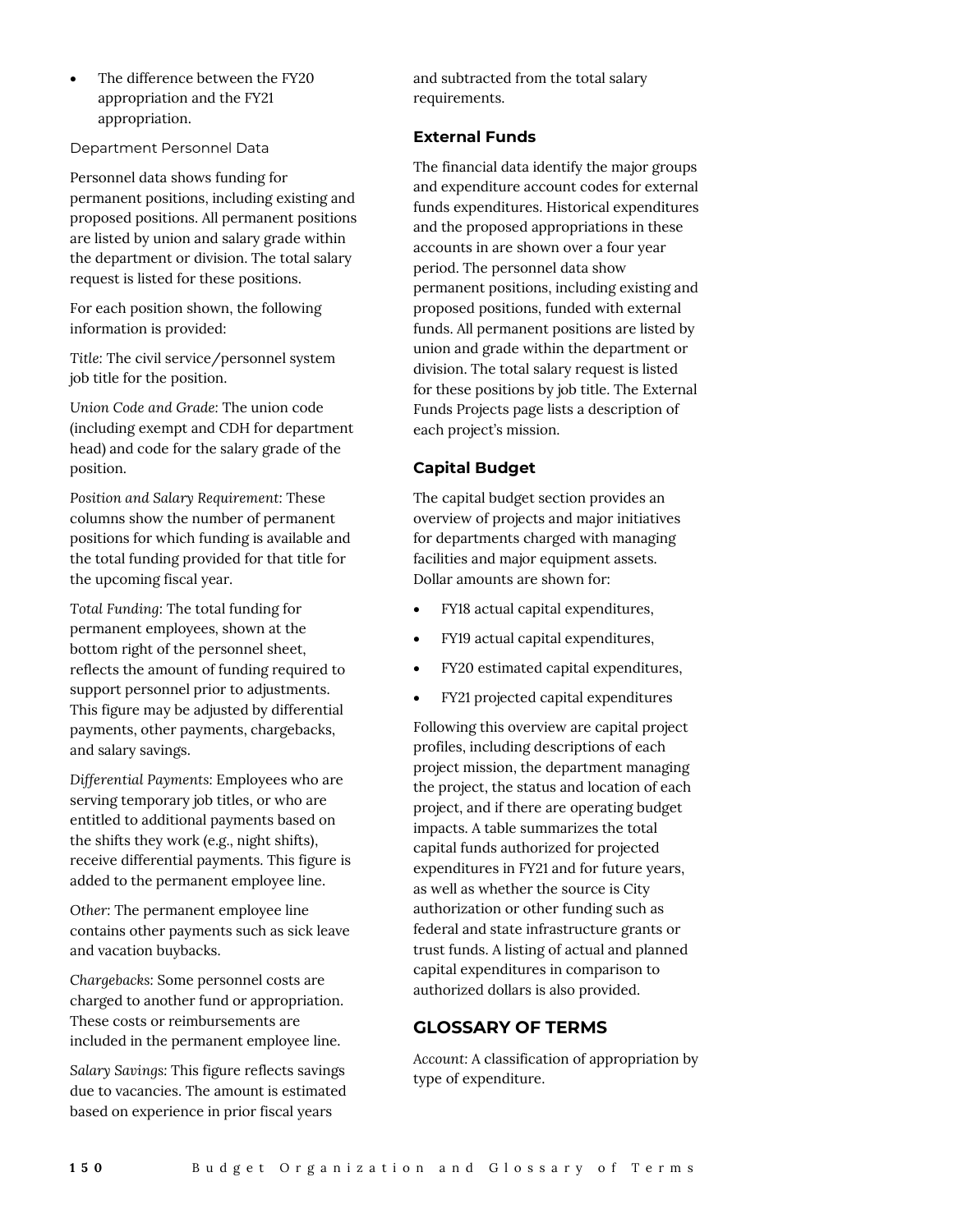*Account Number:* The number by which the City Auditor categorizes an appropriation. For budget purposes, this is also known as appropriation code.

*Accrual Basis:* The basis of accounting under which transactions are recognized when they occur, regardless of the timing of related cash flows.

*Allotment:* The amount that can be expended quarterly for personnel as submitted to the City Auditor at the beginning of each fiscal year.

*Appropriation:* The legal authorization to expend funds during a specific period, usually one fiscal year. In the City of Boston, the City Council is the appropriating authority.

*ARRA:* The American Recovery and Reinvestment Act of 2009.

*Audit:* A systematic review of an organization's financial records.

*Authorization:* The legal consent to expend funds.

*Balanced Budget:* A budget in which revenues equal expenditures. A requirement for all Massachusetts cities and towns.

*Bond:* An interest-bearing promise to pay, with a specific maturity.

*Bonds Authorized and Unissued:* The portion of approved bond authorizations or loan orders that has not yet been borrowed for or issued as bonds.

*Boston Retirement System (BRS):* Agency that manages the City's defined-benefit pension benefit through the management of retirement assets of employees and payment of pensions to retired employees. The Retirement board, an independent board under Chapter 306 of the Acts of 1996, is funded through investment earnings.

*Budget:* A formal estimate of expenditures and revenues for a defined period, usually for one year.

*Budget Amendment:* A change from originally budgeted quotas requested by departments to the Human Resources Department and the Office of Budget Management who authorize these changes.

*Budget, Level-Service:* A budget that describes the funding required for maintaining current levels of service or activity.

*Budget/Credit Transfer:* The transfer of appropriations from one expenditure account code to another within a department.

*Capital Budget:* A plan for capital expenditures for projects to be included during the first year of the capital program.

*Capital Expenditure:* Expenditure for acquiring fixed assets such as land, buildings, equipment, technology and vehicles or for making improvements to fixed assets such as a building addition or renovation.

*Capital Plan:* A multi-year plan of proposed outlays for acquiring long-term assets and the means for financing those acquisitions, usually by long-term debt.

*Capital Improvement:* An expenditure that adds to the useful life of the City's fixed assets.

*Capital Improvement Program:* A multi-year plan for capital expenditures to be incurred each year over a fixed period of years to meet capital needs.

*CARES:* The Coronavirus Aid, Relief, and Economic Security Act (CARES); an economic stimulus bill enacted by the federal government in March 2020.

*Cash basis:* A basis of accounting under which transactions are recognized only when cash changes hands.

*Chapter 90 Funds:* A state-funded program for payments to cities and towns for 100% of the costs of construction, reconstruction, and improvements to public ways.

*Chargeback:* A method of billing departments for costs incurred by them for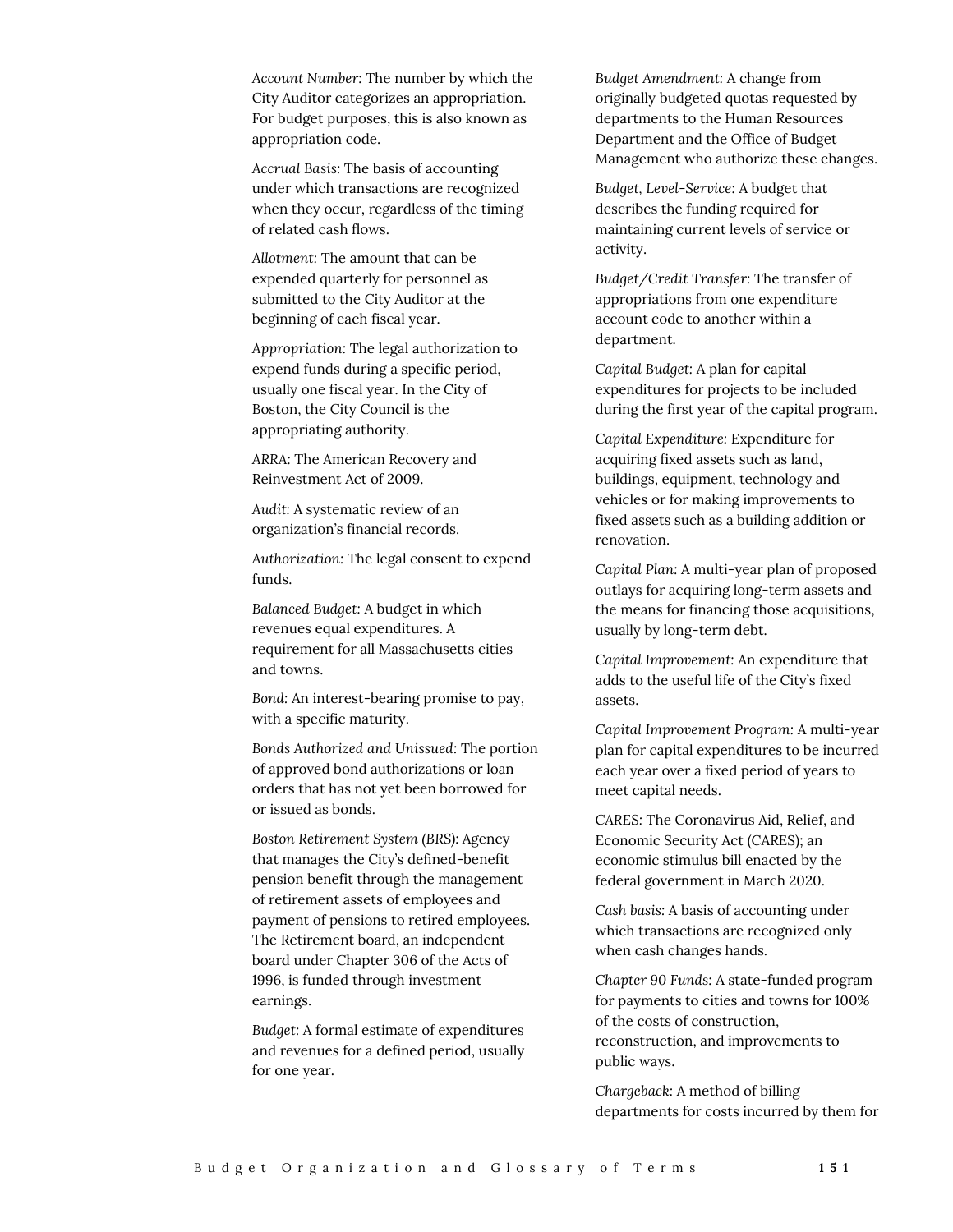which they are not billed directly (e.g., telephone, postage, and printing). This method can also be used for departmental expenditures that are paid for with external or capital funds.

*Cherry Sheet:* Originally printed on a cherry-colored form, this document reflects all Commonwealth charges, distributions and reimbursements to a city or town as certified by the state Director of the Bureau of Accounts.

*Collective Bargaining:* The process of negotiations between the City administration and bargaining units (unions) regarding the salary and benefits of city employees.

*Commission:* An appointed policy-setting body.

*Community Development Block Grant (CDBG):* A federal entitlement program that provides community development funds based on a formula.

*Credit Balance:* Account or departmental deficit. See departmental deficit.

*Credit Rating:* A formal evaluation of credit history and capability of repaying obligations. The bond ratings assigned by Moody's Investors Service and Standard & Poor's.

*CRF:* The Coronavirus Relief Fund (CRF) is CARES Act funding specifically for states, tribal governments and units of local government from the United States Treasury.

*CRM:* The Constituent Relationship Management (CRM) system tracks citizen requests received through the Mayor's Hotline, online self-service forms, the Citizens Connect mobile application, and direct department contacts.

*Debt:* Money owed to another party, such as a lender.

*Debt Limit:* The maximum amount of debt that a governmental unit may incur under constitutional, statutory, or charter requirements. The limitation is usually a

percentage of assessed valuation and may be fixed upon either gross or net debt.

*Debt Outstanding:* The general obligation bonds that have been sold to cover the costs of the City's capital outlay expenditures from bond funds.

*Debt Service:* The annual amount of money necessary to pay the interest and principal on outstanding debt.

*Department:* A major service-providing entity of city government.

*Departmental Deficit:* A condition that exists when departmental expenditures exceed departmental appropriations.

*Departmental Income:* Income generated by a specific city department, usually as a result of user revenues applied for services rendered. Parking meter charges, building permit fees, and traffic fines are examples of departmental income.

*Depreciation:* The decrease in value of an asset over time.

*Division:* A budgeted sub-unit of a department.

*DNR:* Did not report.

*Encumbrance:* Funds set aside from an appropriation to pay a known future liability.

*Excise:* A tax applying to a specific industry or good. The jet fuel tax and the hotel/motel occupancy tax are examples of excises.

*Expenditure Account Code:* An expenditure classification according to the type of item purchased or service obtained, for example, emergency employees, communications, food supplies, and automotive equipment.

*Expenditure:* An actual payment for goods or services received.

*Expense/Debit Transfer:* The transfer of actual expenditures from one expenditure account code to another within or between departments.

*External Fund:* Money that is not generated from city general fund sources, but is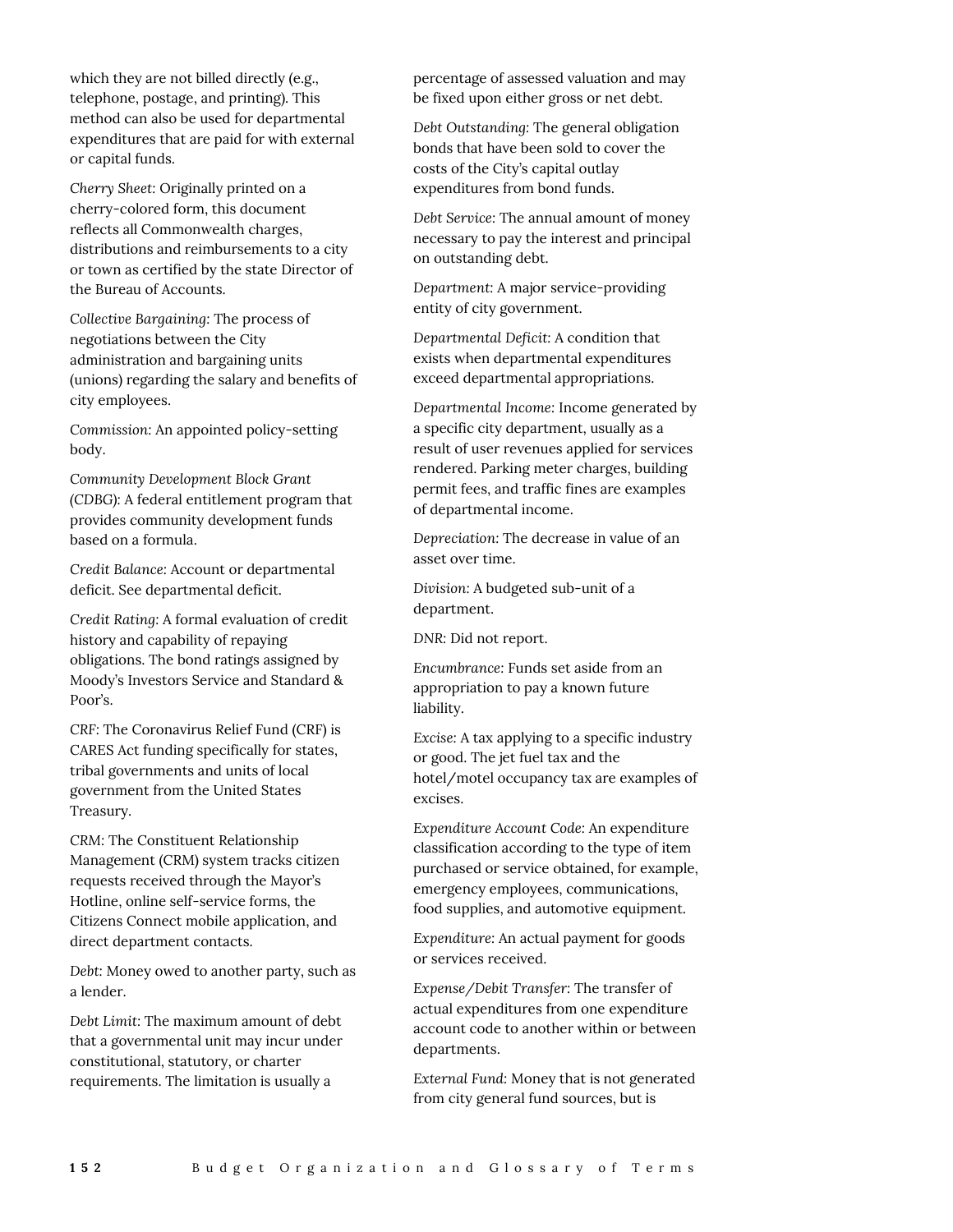received by an agency, such as grants or trusts.

*FEMA:* Federal Emergency Management Agency (FEMA).

*Fiscal Year:* The twelve-month financial period used by the City beginning July 1 and ending June 30 of the following calendar year. The City's fiscal year is numbered according to the year in which it ends.

*Fixed Debt:* Long-term obligations other than bonds, such as judgments, mortgages, and long-term notes or certificates of indebtedness.

*Free Cash:* The amount of budgetary fund balance available for appropriation and certified by the MA Department of Revenue. Only considered to offset certain fixed costs or to fund extraordinary and nonrecurring events.

*Full Faith and Credit:* A pledge of the general taxing powers for the payment of governmental obligations. Bonds carrying such pledges are usually referred to as general obligation or full faith and credit bonds.

*Full-time Equivalent Position (FTE):* A concept used to group together part-time positions into full-time units.

*Fund:* An independent fiscal and accounting entity with a self-balancing set of accounts recording cash and/or other resources with all related liabilities, obligations, reserves, and equities that are segregated for specific activities or objectives. Among the fund types used by the City are General, Special Revenue, Capital Projects, Trust, and Enterprise.

*GAAP:* Generally Accepted Accounting Principles. The basic principles of accounting and reporting applicable to state and local governments, including the use of the modified accrual or accrual basis of accounting, as appropriate, for measuring financial position and operating results. These principles must be observed to provide a basis of comparison for governmental units.

*General Fund:* The fund into which the general (non-earmarked) revenues of the municipality are deposited and from which money is appropriated to pay the general expenses of the municipality.

*General Obligation (G.O.) Bonds:* Bonds for whose payment, the full faith and credit of the issuer has been pledged. More commonly, but not necessarily, general obligation bonds are payable from property taxes and other general revenues.

*Goal:* A statement, in general terms, of a desired condition, state of affairs or situation. By establishing goals, departments can define their missions and the methods for achieving those goals.

*Governmental Fund:* A fund used in government accounting to support standard functions of a government.

*Grant Year:* The grant accounting period designated by the requirements of a specific grant.

*Headcount:* The actual number of full-time or full-time equivalent employees in a department at any given time.

*Interest:* Compensation paid or to be paid for the use of money, including interest payable at periodic intervals or discount at the time a loan is made.

*Interest Rate:* The interest payable, expressed as a percentage of the principal available for use during a specified period of time.

*K1 seats:* Kindergarten 1, the early childhood program for four-year olds.

*Line item:* See Expenditure Account Code.

*Massachusetts Water Pollution Abatement Trust (MWPAT):* A statewide revolving fund that commenced operations in 1990 to address necessary environmental actions outlined in the Federal Clean Water Act.

*Mayoral Reallocation:* A transfer of appropriations of up to \$3 million that may be authorized by the Mayor until April 15 in a given fiscal year to relieve departmental deficits or address unanticipated financial problems.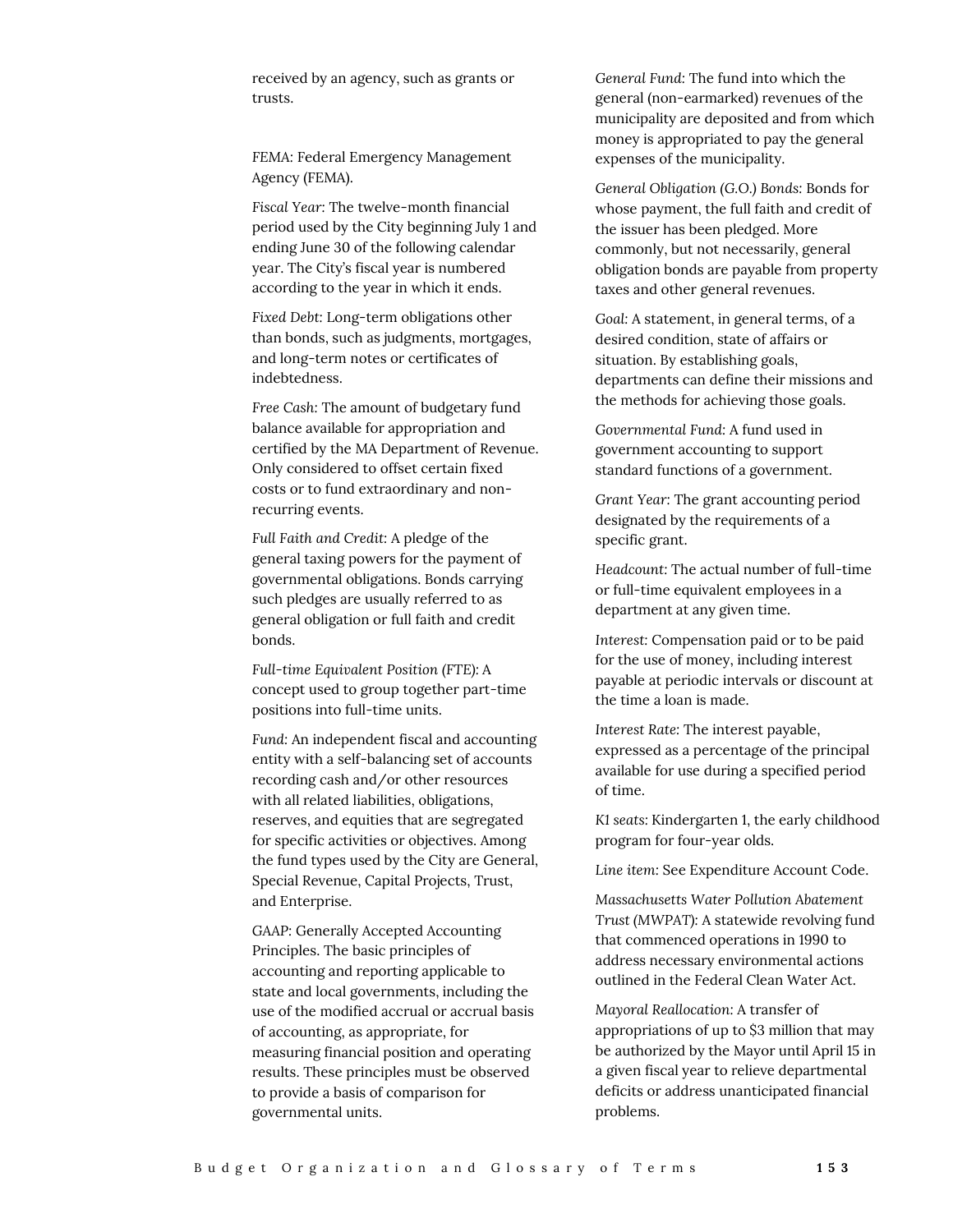*Mission: A general overview of the purposes* and major activities of a department or program.

*Modified Accrual Basis:* The accrual basis of accounting adapted to the governmental fund type, wherein only current assets and current liabilities are generally reported on fund balance sheets and the fund operating statements present financial flow information (revenues and expenditures). Revenues are recognized when they become both measurable and available to finance expenditures of the current period. Expenditures are recognized when the related fund liability is incurred except for a few specific exceptions. All governmental funds and expendable trust funds are accounted for using the modified accrual basis of accounting.

*Official Statement:* The municipal equivalent of a bond prospectus.

*Operating Budget:* A legally adopted plan for anticipated expenditures for personnel, contractual services, supplies, current charges, and equipment in one fiscal year.

*Payments-In-Lieu-of-Taxes:* Income to replace the loss of tax revenue resulting from property exempted from taxation.

*Performance Measure:* An indicator of progress toward a strategy. Measures can be defined for identifying output, work or service quality, efficiency, effectiveness, and productivity.

*Principal:* The face amount of a bond, exclusive of accrued interest.

*Program:* An organized group of activities and the resources to execute them.

*Program Evaluation:* The process of comparing actual service levels achieved with promised levels of service with the purpose of improving the way a program operates.

*Proposition 2 1/2:* A statewide ballot initiative limiting the property tax levy in cities and towns in the Commonwealth to 2 1/2 percent of the full and fair cash valuation of the taxable real and personal property in that city or town. The statute

also places an annual growth cap of 2 1/2 percent on the increase in the property tax levy, with exceptions for new growth.

*Proprietary Fund:* A fund used in government accounting to show activities that operate more like those of commercial enterprises.

*Quota:* The planned number of positions that can be filled by a department, subject to the availability of funds. The quota can refer either to specific titles or to the number of personnel in the entire department. The quota of positions may change by means of a budget amendment. The actual number of personnel working in a department at any given time may differ from the quota.

*Reimbursement Grant:* A federal or state grant that is paid to the City once a project is completed and inspected for conformance to the grant contract. The City must provide the full funding for the project until the reimbursement is received.

*Reserve Fund:* An appropriation for contingencies.

*Revenue:* Income received by the City.

*Salary Savings:* For budget purposes, savings that accrue due to employee turnover or unfilled budgeted positions in a department.

*SLA:* A Service Level Agreement (SLA) represents a department's stated expectation of the amount of time it will take to close out specific types of constituent service requests in CRM. The SLA can then be used as a standard of department performance.

Special Appropriation: An authorization to expend funds for a specific project not encompassed by normal operating categories.

*Special Revenue Fund:* Used to account for the proceeds of specific revenue sources (other than special assessments, expendable trusts, or sources for major capital projects) legally restricted to expenditures for specific purposes. A